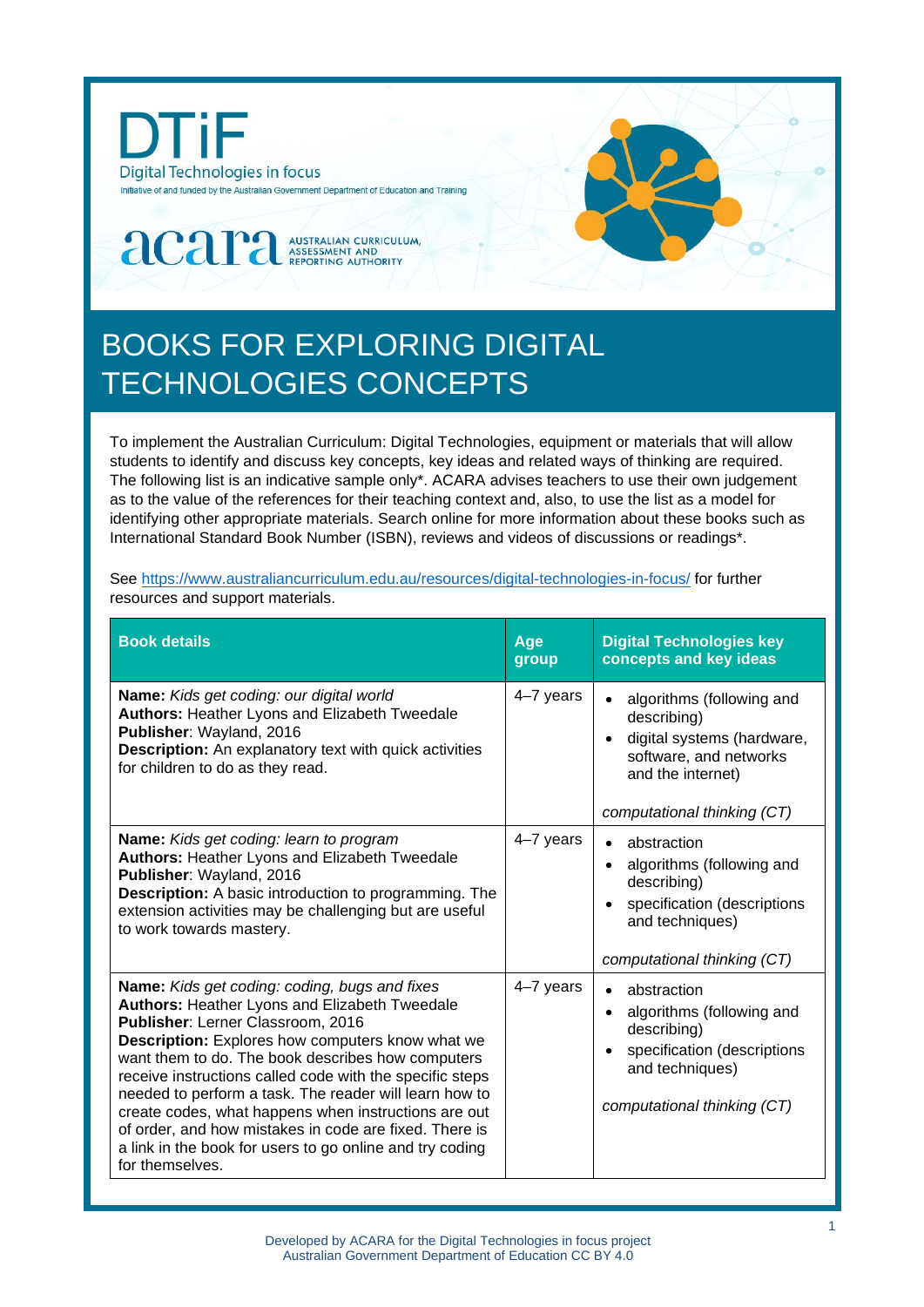| <b>Book details</b>                                                                                                                                                                                                                                                                                                                                                                                                                                                                                                                                                                                                                                                                                                                                                                                                                                          | Age<br>group | <b>Digital Technologies key</b><br>concepts and key ideas                                                                                        |
|--------------------------------------------------------------------------------------------------------------------------------------------------------------------------------------------------------------------------------------------------------------------------------------------------------------------------------------------------------------------------------------------------------------------------------------------------------------------------------------------------------------------------------------------------------------------------------------------------------------------------------------------------------------------------------------------------------------------------------------------------------------------------------------------------------------------------------------------------------------|--------------|--------------------------------------------------------------------------------------------------------------------------------------------------|
| Name: Hello Ruby: the<br>great journey inside the<br>Н<br>0<br>computer<br><b>Author and illustrator:</b><br><u>ئي</u><br>Linda Liukas<br><b>Publisher: Penguin</b><br>Random House Australia,<br>2017 (Melbourne, Victoria)<br><b>Description:</b> In this story,<br>Ruby puts her mind to<br>fixing her father's broken<br>ncludes<br>$a$ D <sub>IY</sub><br>computer. Ruby and her<br>omputer<br>friend Mouse go on a<br>journey inside the<br>Linda Liukas<br>computer searching for<br>the missing Cursor. Ruby learns about computer<br>hardware and the basic elements of the machines in<br>our world. Using the knowledge gained in the story,<br>readers can try some fun included activities.<br>Notes: Visit www.helloruby.com for ideas, videos and<br>free resources that link to the book. See also other<br>titles in the Hello Ruby series. | 4-8 years    | abstraction<br>digital systems (hardware,<br>software, and networks<br>and the internet)<br>computational thinking (CT)<br>systems thinking (ST) |
| Name: Hello Ruby:<br>adventures in coding<br><b>Author and illustrator:</b><br>Linda Liukas<br><b>Publisher: Penguin</b><br>Random House Australia,<br>2016 (Melbourne, Victoria)<br>Description: In this<br>adventure with Ruby,<br>readers are introduced to<br>the basic concepts of<br>coding. Each chapter<br>includes activities to try<br>along the way.<br>Notes: Visit www.helloruby.com for ideas, videos and<br>free resources that link to the book.<br>See also other titles in the Hello Ruby series.                                                                                                                                                                                                                                                                                                                                          | 4-8 years    | abstraction<br>algorithms (following and<br>describing)<br>specification (descriptions<br>and techniques)<br>computational thinking (CT)         |
| <b>Name:</b> How to code a sandcastle<br><b>Author: Josh Funk</b><br>Publisher: Viking Books for Young Readers, 2018<br>Description: A little girl named Pearl discovers the<br>best way to make a sandcastle at the beach. This fun<br>narrative is also an introduction to coding principles.                                                                                                                                                                                                                                                                                                                                                                                                                                                                                                                                                              | 4-8 years    | abstraction<br>algorithms (following and<br>describing)<br>specification (descriptions<br>and techniques)<br>computational thinking (CT)         |
| Name: Once upon a time  online<br><b>Authors: David Bedford and Rosie Reeve</b><br>Publisher: Parragon, 2016<br>Description: Once upon a time, a laptop arrived in<br>Fairy-tale Land and things to do are just a click away.<br>What will happen when the fairy-tale characters use a<br>laptop? Will they learn a lesson in online safety?                                                                                                                                                                                                                                                                                                                                                                                                                                                                                                                 | 4-8 years    | impact (sustainability and<br>empowerment)<br>interactions (people and<br>digital systems, data and<br>processes)                                |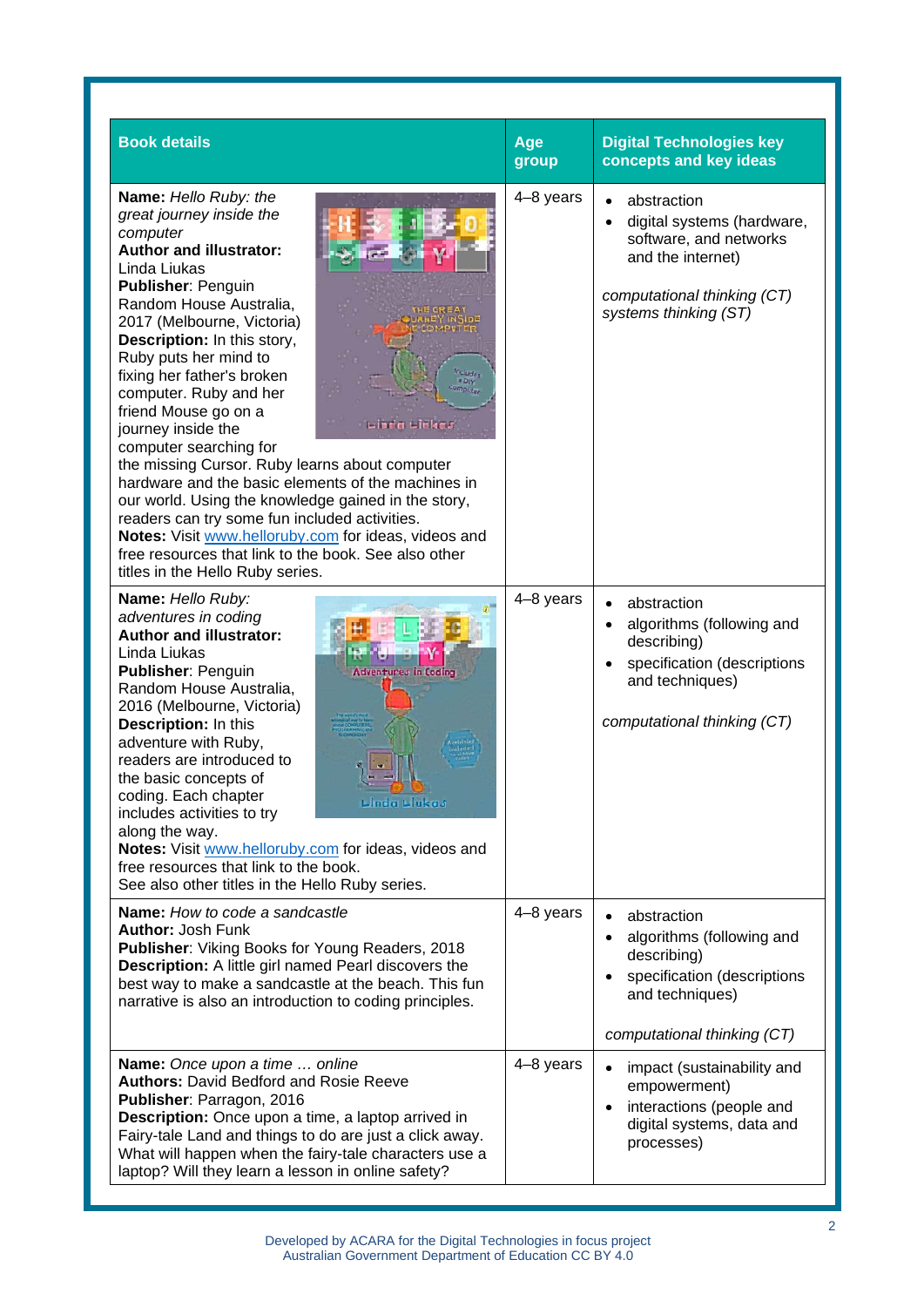| <b>Book details</b>                                                                                                                                                                                                                                                                                                                                                                                                                     | Age<br>group | <b>Digital Technologies key</b><br>concepts and key ideas                                                                                                                                                                         |
|-----------------------------------------------------------------------------------------------------------------------------------------------------------------------------------------------------------------------------------------------------------------------------------------------------------------------------------------------------------------------------------------------------------------------------------------|--------------|-----------------------------------------------------------------------------------------------------------------------------------------------------------------------------------------------------------------------------------|
| Name: Rosie Revere, engineer<br><b>Author: Andrea Beaty</b><br>Publisher: Harry N Abrams, 2013<br>Description: The story of a girl in Year 2 who wants to<br>be a great engineer. She loves making gadgets and<br>tries to make a machine for her great-great-great-aunt<br>so she can fly. The story encourages readers to follow<br>their dreams and to understand that failure is part of<br>the inventor's (or engineer's) process. | 5-7 years    | algorithms (following and<br>$\bullet$<br>describing)<br>impact (sustainability and<br>empowerment)<br>computational thinking (CT)<br>design thinking (DT)                                                                        |
| Name: The most magnificent thing<br><b>Author: Ashley Spires</b><br>Publisher: Kids Can Press, 2014<br>Description: A story about a little girl who is trying and<br>failing to design the most magnificent thing. Children<br>can learn about the design process, iteration and never<br>giving up. Note: See the stop motion animation<br>www.youtube.com/watch?v=GgECc3gKuTo                                                         | 5-8 years    | algorithms (following and<br>$\bullet$<br>describing)<br>specification (descriptions<br>$\bullet$<br>and techniques)<br>computational thinking (CT)<br>design thinking (DT)                                                       |
| Name: Peter and Pablo the printer: adventures in<br>making the future<br>Author: Jeffrey Ito<br>Publisher: CreateSpace Independent Publishing<br>Platform, 2016<br>Description: Peter is about to turn seven years old.<br>On his birthday he is given a 3D printer by his father.<br>It's a special printer that is capable of printing<br>anything                                                                                    | 5-8 years    | abstraction<br>$\bullet$<br>digital systems (hardware,<br>$\bullet$<br>software, and networks<br>and the internet)<br>impact (sustainability and<br>$\bullet$<br>empowerment)                                                     |
| Name: Brilliant ideas from wonderful women<br><b>Author: Aitziber Lopez</b><br>Publisher: Wide Eyed Editions, 2019<br>Description: Did you know that all kinds<br>of revolutionary inventions were all pioneered by<br>women? These include<br>wi-fi, diagnostic tests and eBooks. Learn all about the<br>women who invented these things in this colourful<br>book.                                                                    | 5-8 years    | digital systems (hardware,<br>$\bullet$<br>software, and networks<br>and the internet)<br>impact (sustainability and<br>$\bullet$<br>empowerment)<br>computational thinking (CT)<br>design thinking (DT)<br>systems thinking (ST) |
| Name: The technology tail<br><b>Author: Julia Cook</b><br>Publisher: Boys Town Press, 2017<br><b>Description:</b> A story about what we do online and how<br>it creates the digital footprint we all leave behind us                                                                                                                                                                                                                    | 5 years+     | abstraction<br>impact (sustainability and<br>empowerment)<br>computational thinking (CT)<br>systems thinking (ST)                                                                                                                 |
| Name: Grace Hopper: queen of computer code<br><b>Author: Laurie Wallmark</b><br>Publisher: Sterling Children's Books, 2017<br>Description: Grace Hopper coined the term 'computer<br>bug' and taught computers to 'speak English'. During<br>her lifetime, she succeeded in doing things no one had<br>ever done before. She was right at home with difficult<br>ideas and in defying expectations.                                     | 5 years+     | impact (sustainability and<br>empowerment)<br>computational thinking (CT)<br>systems thinking (ST)                                                                                                                                |